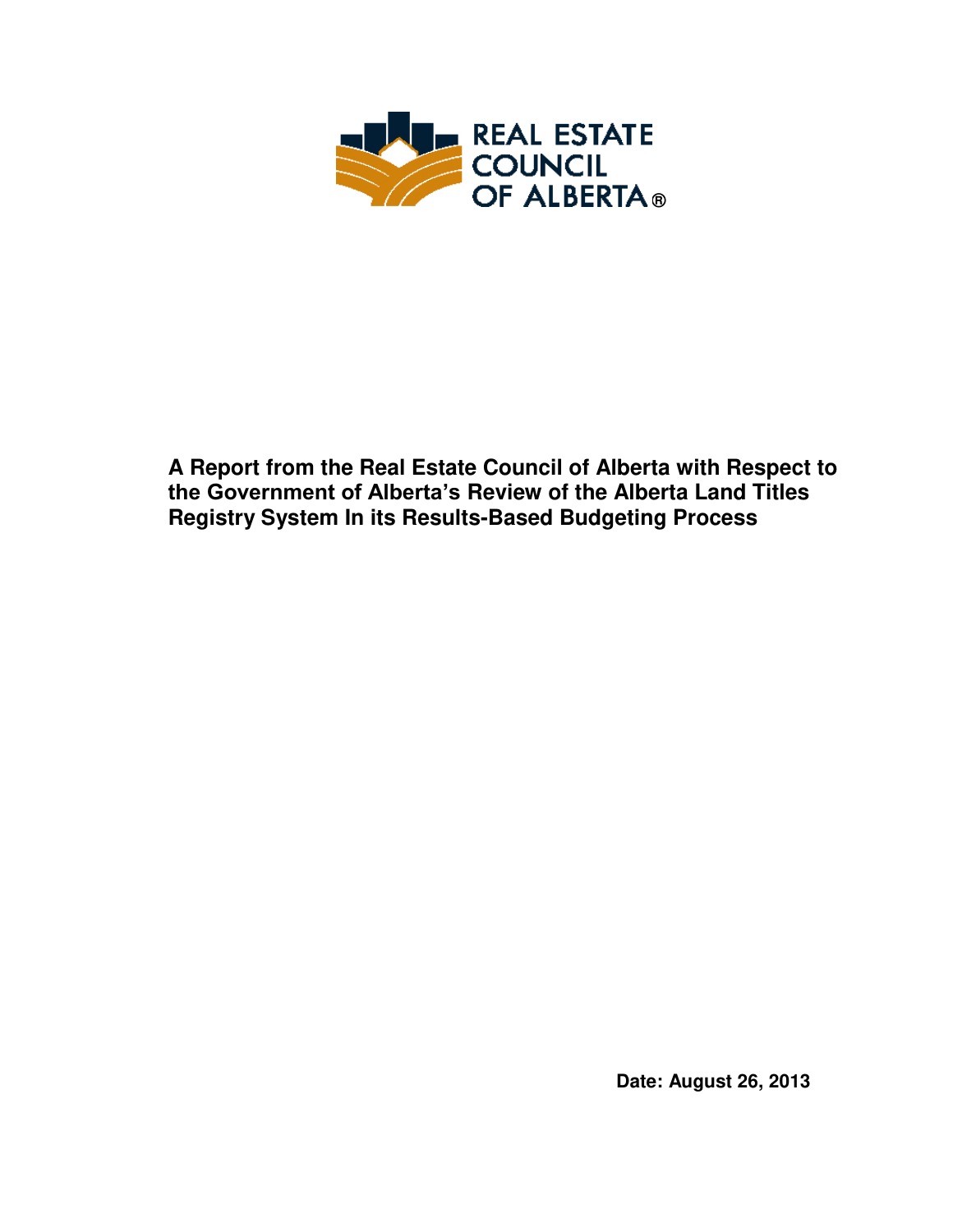#### **Executive Summary**

Taking into account the principles in Alberta's *Results Based Budgeting Act* as follows:

*"WHEREAS the Government of Alberta has a long history of providing essential programs and services for Albertans directly and through its agencies;* 

*WHEREAS Alberta and Albertans have grown and evolved economically, demographically and culturally;* 

*WHEREAS the Government of Alberta is committed to ensuring that its programs and services are the right programs and services delivered in the right way to achieve the results that Albertans expect, in the most efficient and effective manner;* 

*WHEREAS a comprehensive review of the Government's programs and services will ensure that those programs and services are continuing to achieve the best results and to support Albertans, communities and businesses in reaching their full potential;* 

*WHEREAS the recommendations from such a review can form a basis for future budget and policy decisions to achieve the best results for Albertans;* 

*WHEREAS engaging Albertans is vital to determine what results they want and to validate the results achieved; and* 

*WHEREAS an innovative, collaborative and engaged Alberta Public Service, working with purpose and pride, is committed to achieving results for Albertans and making a difference in their lives;"*

in the public interest the Real Estate Council of Alberta requests that the Alberta Government maintain and protect the integrity of the Alberta Land Titles Registry System by retaining full and direct control of the system and all operations and administration.

Alternatively, the Alberta Government is requested to protect the integrity of the Alberta Land Titles Registry System in the public interest by creating a statutory corporation, modeled after the British Columbia Land Title and Survey Authority, which would operate and administer the system.

Either option would

- ensure the delivery of Land Titles services to Albertans in the best possible way so that Albertan's property interests and property rights are protected by law; and
- innovatively leverage valuable data resources to advance Albertans social and economic future for the benefit of all Albertans.

Neither outsourcing nor privatization is in the public interest.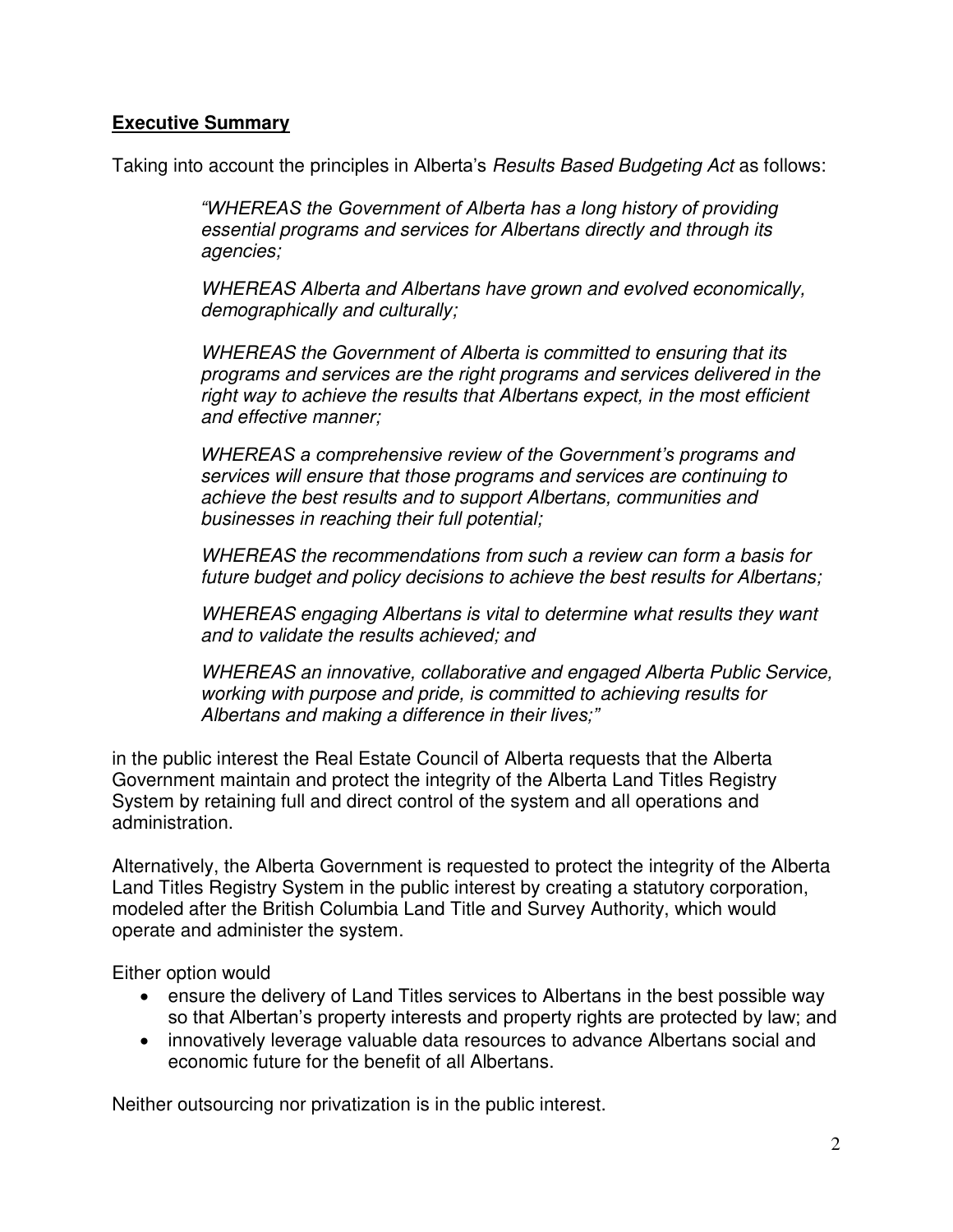# **A. Current Environment**

#### **1. Driver for Potential Change: Government of Alberta Results Based Budgeting Legislation**

In early 2012, the Alberta government started its Results Based Budgeting review process. All 800 Alberta government programs are under review. The programs have been divided into 3 cycles. A horizontal and a vertical review are taking place. Land Titles is being reviewed as part of the Strategic Outcome, "Preserve the Province's Finances": Enterprise Support Services.

Each program is being reviewed to determine which of the following four (4) outcomes should be pursued by government:

- no change (program is working well)
- process improvement to deliver better services to Albertans
- program discontinuance or program combination with another program
- program re-engineering.

A Challenge Panel is considering Service Alberta's budget based review of Land Titles. The Challenge Panel will consider conclusions and determine if the review was adequately thorough.

### **2. Government Perceived Challenges in Current Land Titles Registry System**

The Alberta government believes the current system presents challenges, including the following:

- Land Titles requires sustainable access to capital
- Land Titles requires new features and capabilities
- Land Titles requires technology upgrading
- Land Titles needs new services and products to respond to the market

#### **3. Alberta Government Anticipated Outcomes from Alberta Land Titles Registry System Review**

The Alberta government's seven (7) Strategic Plan outcomes are:

- Honoring Alberta's Communities
- Supporting Vulnerable Albertans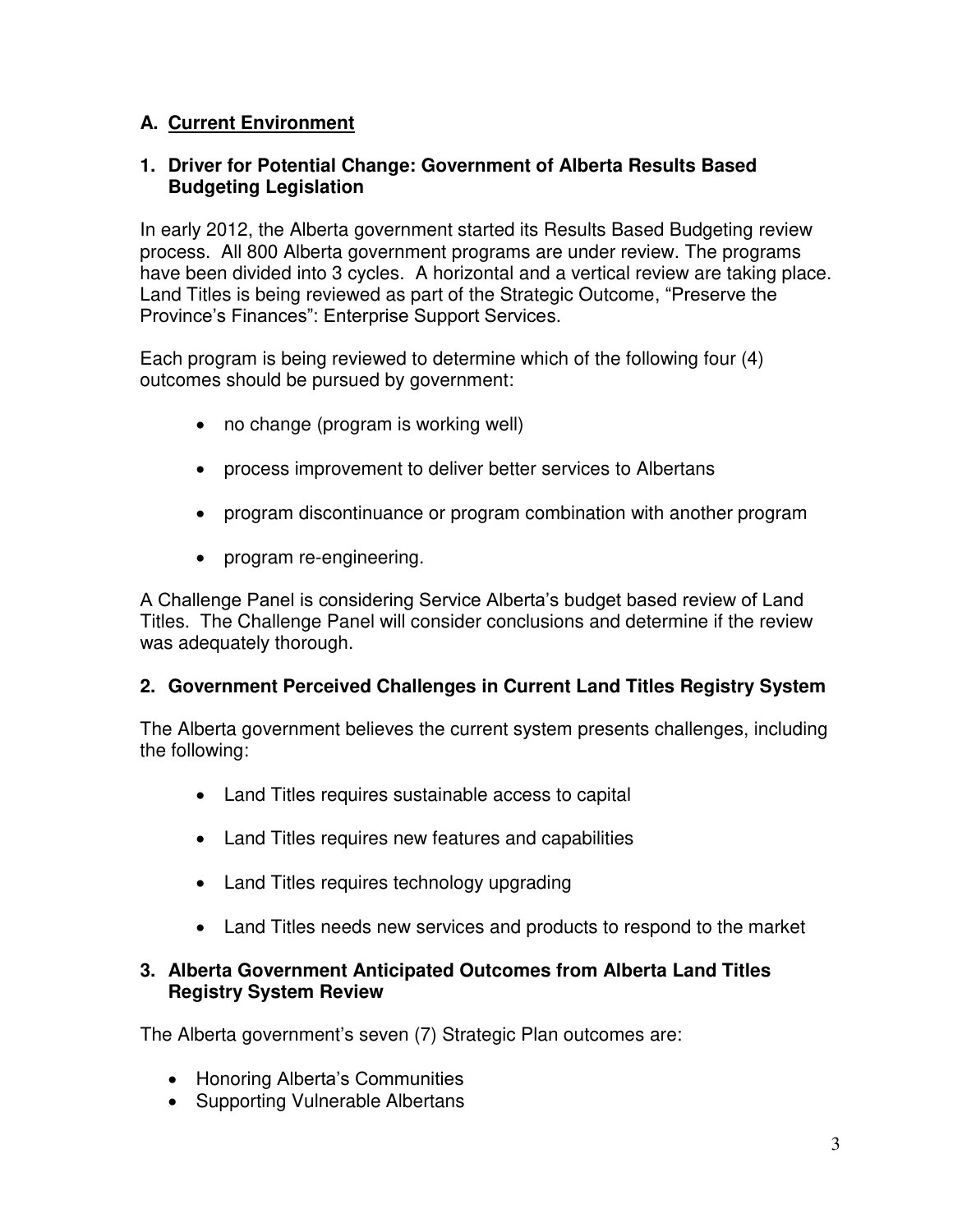- Healthy Albertans
- Preserving the Provinces Finances
- Investing in Learning
- Innovative and Responsible Resource Development
- Building Relationships and Markets

In alignment with these strategic outcomes, government will decide whether land title services may be improved, costs lowered and better quality products delivered. As part of the review, other land titles business models will be examined to determine whether an improved, more efficient and effective opportunity exists for Alberta. Government states that its objective is to ensure the Alberta land titles system provides the best possible value to Albertans.

# **4. Options under Review with respect to Alberta Land Titles Registry System**

There is an understanding that four (4) scenarios/models are being reviewed and considered by government for a future land titles registry system in Alberta:

- Status quo
- Statutory governance e.g. British Columbia: BC Land Title Authority
- Outsourcing to Teranet e.g. Ontario and Manitoba
- Corporate privatization e.g. Saskatchewan

# **B. Option Analysis**

### **Evaluation Criteria**

For purposes of this report and where information is available, the following are the evaluation criteria for each of the four (4) options:

- 1. Public Policy
- 2. Protection of Property Rights and Interests
- 3. Cost Effectiveness
- 4. Technological Developments
- 5. Public Asset: Land Titles Data and Use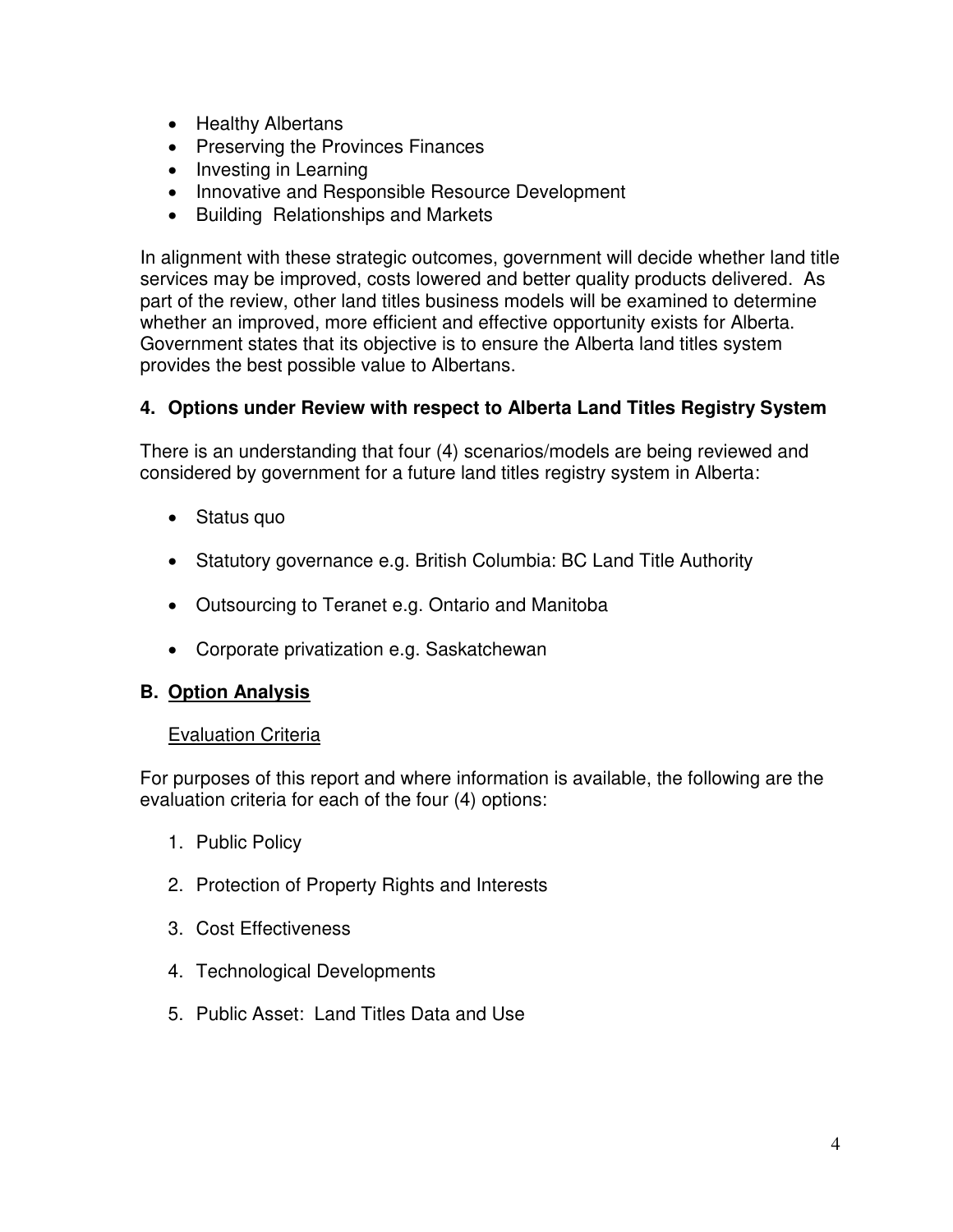#### **Option 1: Status Quo**

#### **Evaluation**

#### **1. Public Policy: Maintaining Government Operated Alberta Land Titles Registry System Necessary**

- Alberta's property laws, the Torrens system of land registration, have created one of the best systems of land titles in the world. The Alberta, government administered and operated system, is studied by American, Canadian and international jurisdictions as a model for the protection of property rights and interests. This requires safeguarding by government.
- Alberta's system of property law and protection of property rights depend on the secure creation and guarantee of legal property rights and interests through registration of those property interests at land titles. The Alberta government is best placed to ensure property rights are protected.
- Alberta's system of land registration is significantly different than the notice system of other registries, including *Personal Property Security Act* system, corporate registries and motor vehicles, which do not create legal interests. These registries only give notice and do not create legal property rights and interests like Alberta land titles. Alberta's superior system requires safeguarding by government.
- Alberta government operation of the land titles system promotes and supports a healthy financial and economic environment because of the security of land ownership and title and the superior level of service provided by the system. This is of fundamental importance to Albertans and is within the government's direct mandate.
- Legal rights to land and land titles secured by a government operated land titles system are fundamentally the basis of economic activity throughout the province. This is of critical importance to Albertans and is within the government's direct mandate.
- Alberta's land titles is important for all major businesses and industries in Alberta, particularly the oil and gas industry i.e. mineral titles, leasehold interests, surveys, etc. This is of fundamental importance to Albertans and is within the government's direct mandate. Reliance on the system by Alberta business and consumers is so entrenched that it may be taken for granted.
- Land titles affects all Alberta consumers buying and selling homes in the residential real estate sector. Consumers rely on the security and protection of property interests at the Alberta government administered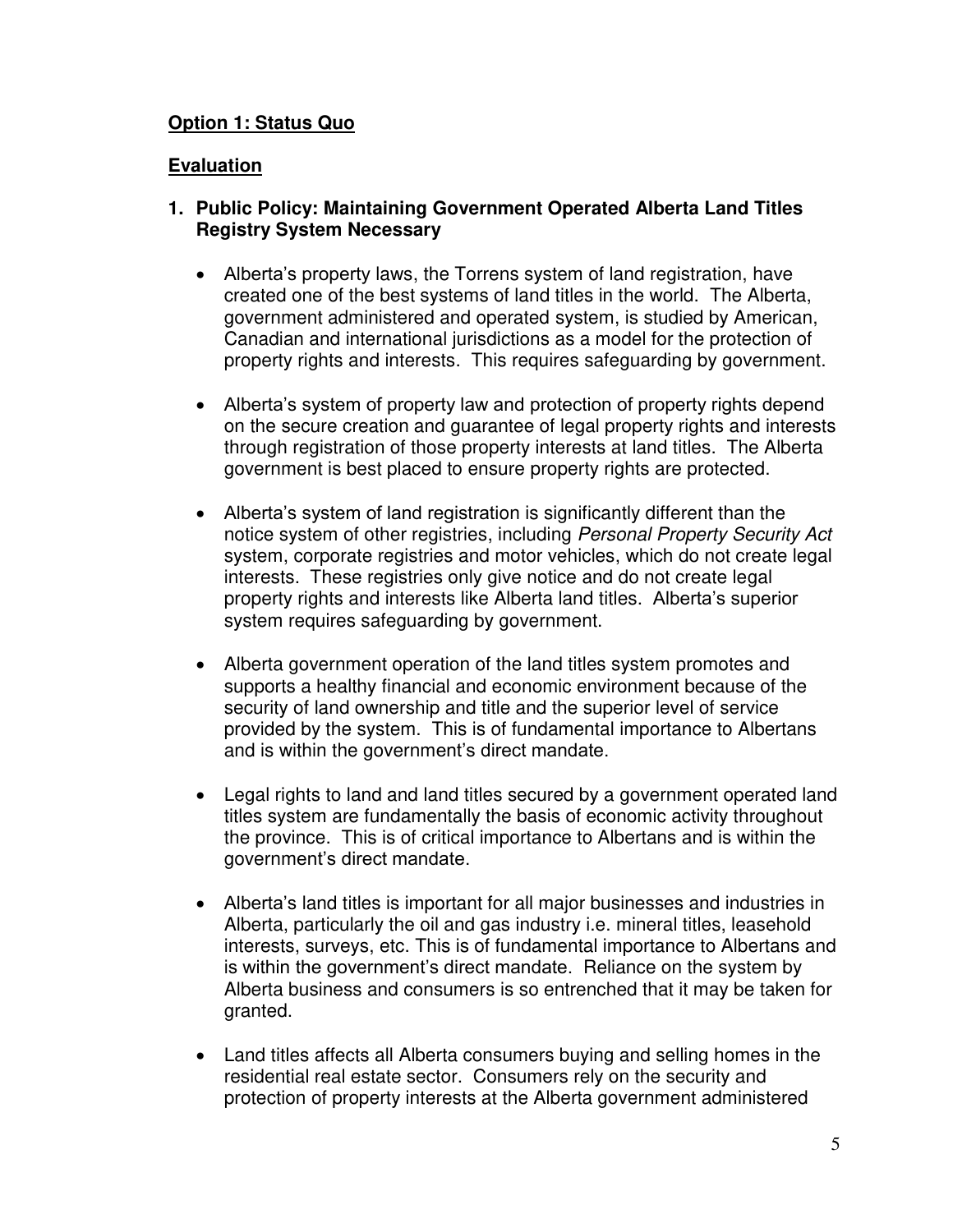land titles. The Alberta government is best placed to ensure such property protections for all consumers.

• There is significant knowledge and expertise within the current land titles system which has significant value.

# 2. **Protection of Property Rights and Interests by Government**

- The Torrens system of land title registration is codified in Alberta law through the *Land Titles Act*, including the mirror, curtain and assurance principles. There are similarities existing across Western Canada because of historical settlement patterns and the surveying of properties by the Dominion Land Survey starting in the late 1880's. This requires safeguarding.
- In the Torrens model, there are property protections through Indefeasibility of Title. This leads to certainty of land titles/property ownership, interests and property rights for Albertans. There should be no erosion of land titles protections for Albertans.
- Central and eastern Canadian land titles legal/transactional models are significantly different than Alberta's. Adoption of these models and operating systems, such as those in Ontario, would likely require significant changes to Alberta legislation and business practices within the real estate industry. Such changes could weaken the Torrens land titles system in various ways, including the need and additional cost for Alberta consumers to buy title insurance, and increase consumer costs.
- There are concerns with respect to the possibility of outsourcing land titles operations to a for-profit provider. The main concerns include: the erosion of land titles protections for Albertans; loss of expertise and knowledge of Alberta's Land Titles system; disengagement in a consultation process; loss of the benefit of the significant government and all Albertans investment in technology upgrades made to date by the Alta2Redesign project; loss of access by Albertans to a significant revenue stream; and increased overall cost to consumers.

### **3. Cost Effectiveness**

 Alberta land titles currently generates a positive revenue stream for government with a significant excess of revenues over expenses of approximately \$50 - \$55 million in net revenues per year. There is concern that there may a loss of access by Albertans to this significant revenue stream.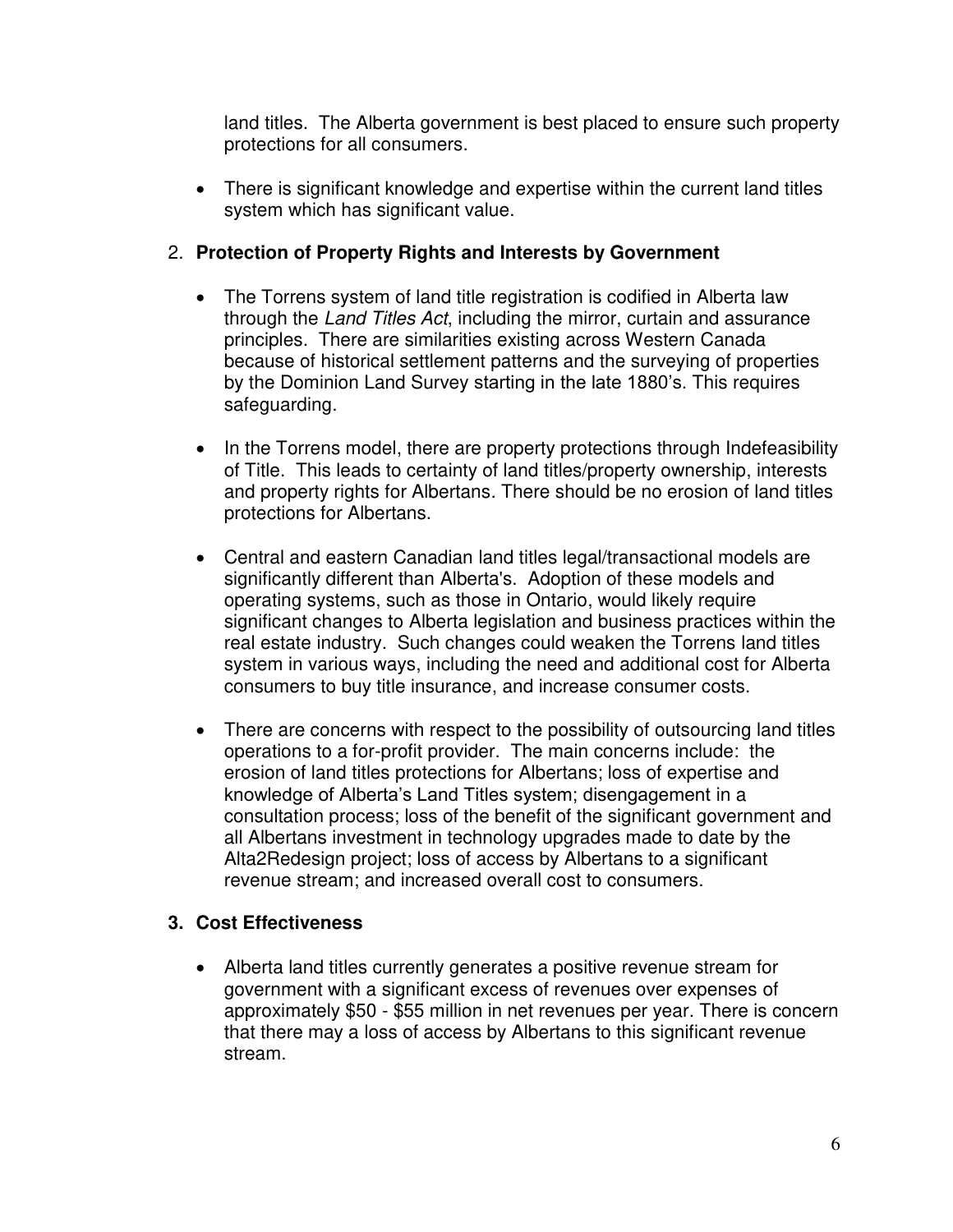- Land titles is a cost effective and reliable system for Alberta business and consumers that is second to none in the world.
- For searches, land titles provides an automated and digital records system through SPIN 2. The system requires continued updating to bring the technology to more modern standards.
- There has been reinvestment in the land titles system through Alta2 Redesign Project. There is concern that adoption of for-profit or other models would result in the loss of benefits of significant investments in the current system, including technology upgrades made to date by the Alta2Redesign project
- There is concern that adoption of for-profit or other models not only would weaken the property rights protections afforded Albertans but would also increase the cost of land transactions in Alberta. Current data indicates that for-profit models are clearly more costly to consumers.
- Alberta has the lowest fees in Canada and by way of example, a copy of a certificate of title in Alberta costs \$10 while a copy of title in Ontario costs \$28.

### **4. Technological Advances: Status of Alta2Redesign Project**

- Alta2Redesign project was initiated to update the land titles system infrastructure and to complete the electronic examination of documents through technology and electronic submission for registration of land titles documents. Final examination and registration is to remain with land titles authorities. This project is well underway.
- In the Sage Consulting Report (2005), prepared by an independent consultant, recommendations on land titles upgrade and operations were that administration and operations should remain with the Alberta government or with a Land Titles and Survey Authority, such as in British Columbia. This permits a significant revenue stream to remain with government
- There have been and continue to be significant technology advancements for accessing data and services i.e. SPIN 2 and electronic submission of the Document Registration Request. Improvements have been made to date by the Alta2Redesign Project team in consultation with stakeholders. To maximize the investment by Albertans to date, the Alta2Redesign project needs to be completed.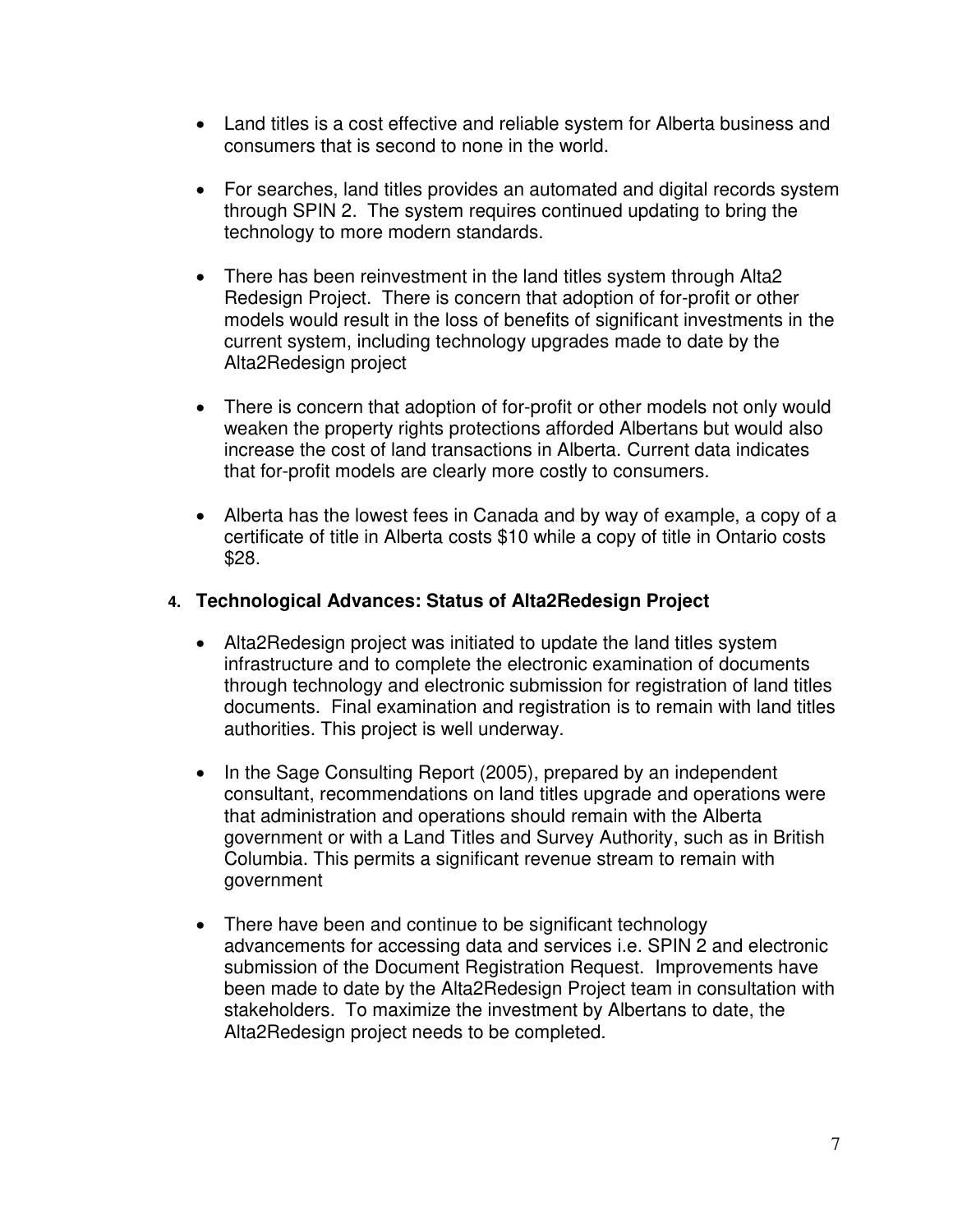## **5. Public Asset: Government Innovation and Open Land Titles Data Use**

- Land titles data was collected from the people of Alberta, individuals and businesses, for purposes of their land registration.
- Making government held data available to the public, for free or for reasonable fees, is a concept taking hold worldwide and this includes land titles data. For example, under a policy of open government data, among other types of data, land titles data from Her Majesty's Land Registry in Britain is being made available to the citizens of the United Kingdom and others. Not only has the British government maintained its land registry system within government operations but it has added land titles as one of its "publishers' of data under this "Open Data" policy. The U.K. has concluded that a policy of "open data" will facilitate greater innovation and advance social and economic development for Britain. Consequently, land titles data is available to individuals, businesses, research firms, municipalities, institutions and communities across the United Kingdom. (see: [www.DATA.GOV.UK\)](http://www.data.gov.uk/).
- The Government of Alberta has committed to a policy of Open Government. It is committed to advancing innovation and the economic interests of the province. The development of an "Open Data" policy and implementation of the program, including land titles data, would ensure the Alberta government and its people, not private enterprise, benefit from the accumulation of valuable Alberta data.

### **Additional Comments:**

### **"Status Quo" Addresses Perceived Alberta Government Challenges**

- Land titles as currently structured provides the best value with good service
- The Alberta Government retains 100% of all revenue earned through the operation of land titles
- Land titles has low costs and high level quality. Its costs are the lowest in the Canada
- Land titles has automated searches and low fees; it is making a net revenue of \$55 million
- A project plan is in place to improve land titles technology over 4-5 years at minimal cost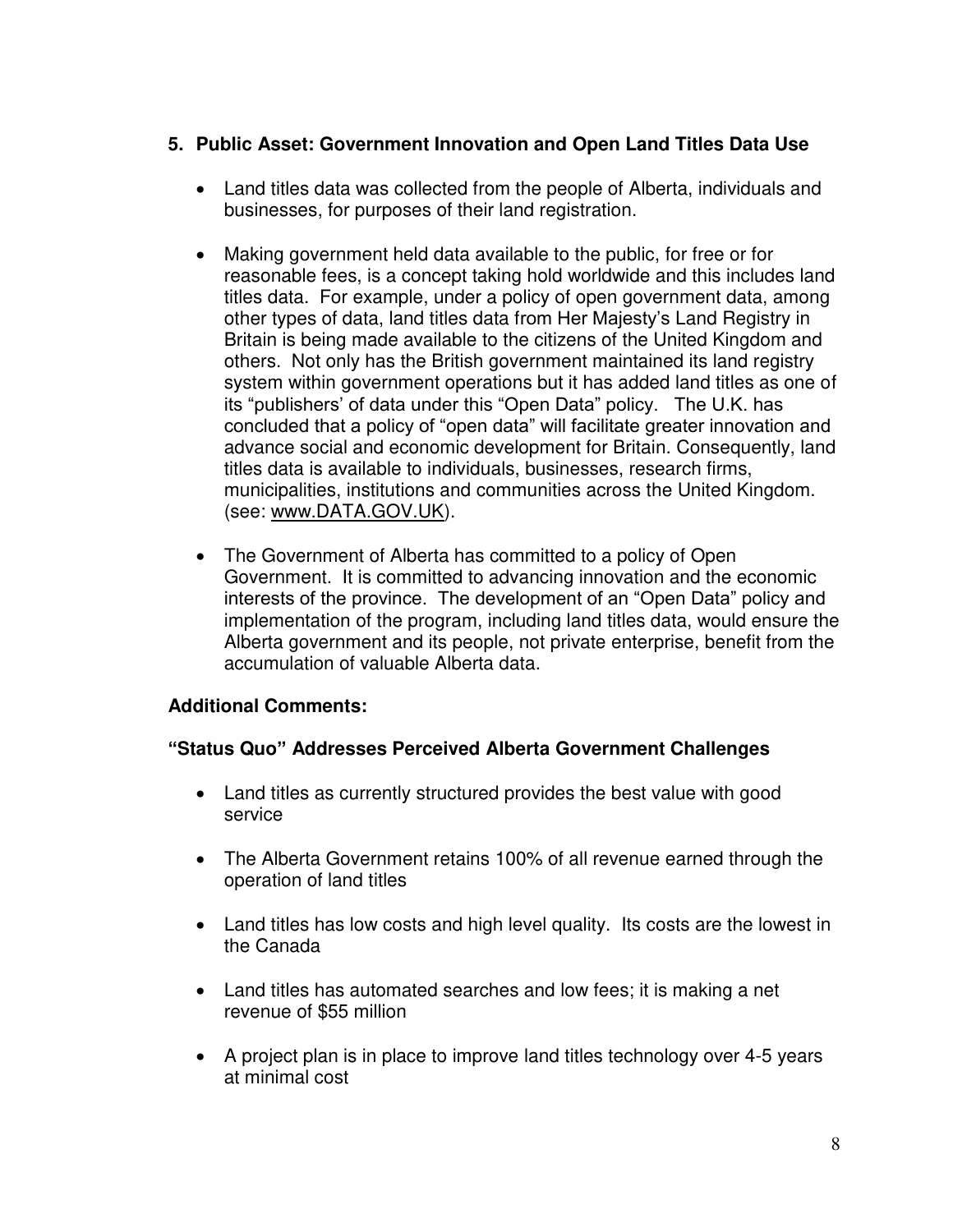- Costs for improvements to land titles can be recovered quickly through
	- o modest fee increases not affecting program revenue; and
	- o reduction in operational costs (staffing) as a result of improved technology

Stakeholders have been advised the results based budget review has not been initiated to fix any challenges with the current Land Titles Registry System.

### **Option 2: Statutory Governance through a Delegated Authority**

# **Evaluation**

This option operates through a statutory non-profit corporation which is a step removed from government itself. The statutory corporation would be separate from government but publically accountable to a government ministry and responsible for operating and administering the land title systems in the public interest. By way of example, since 2005 in British Columbia, a statutory authority, known as the Land Titles and Survey Authority (LTSA), has been responsible for administering the land tiles and land surveys system in that province. It is a not for profit. These services are viewed as essential to the underpinnings of private property markets, civil justice systems, civic government and Crown land management frameworks. Under this model, the province establishes the mandate, responsibilities and performance standards of the system and presumably has an operating agreement with the B.C. government.

### **1. Public Policy**

- The mandate of government and a statutory delegate are aligned under this model; that is, the goal of both is to pursue the public interest
- A statutory delegate would be similar to a government operated system and would deliver assured land titles. This is essential to the good functioning of property market and is an economic foundation for a province. In such a system, government would continue to rely on its assured land titles records to support taxation and its own inventory of lands.
- The statutory authority would be governed by a Board of Directors or Council overseeing the day to day operations and management by administration in the public interest. The Board would be responsible for strategic plans, budgets, accountability and transparency structure.
- In British Columbia, for example, the LSTA board of directors consists of appointees who represent a broad spectrum of society including the BC Government, First Nations Summit, Union of BC Municipalities, Law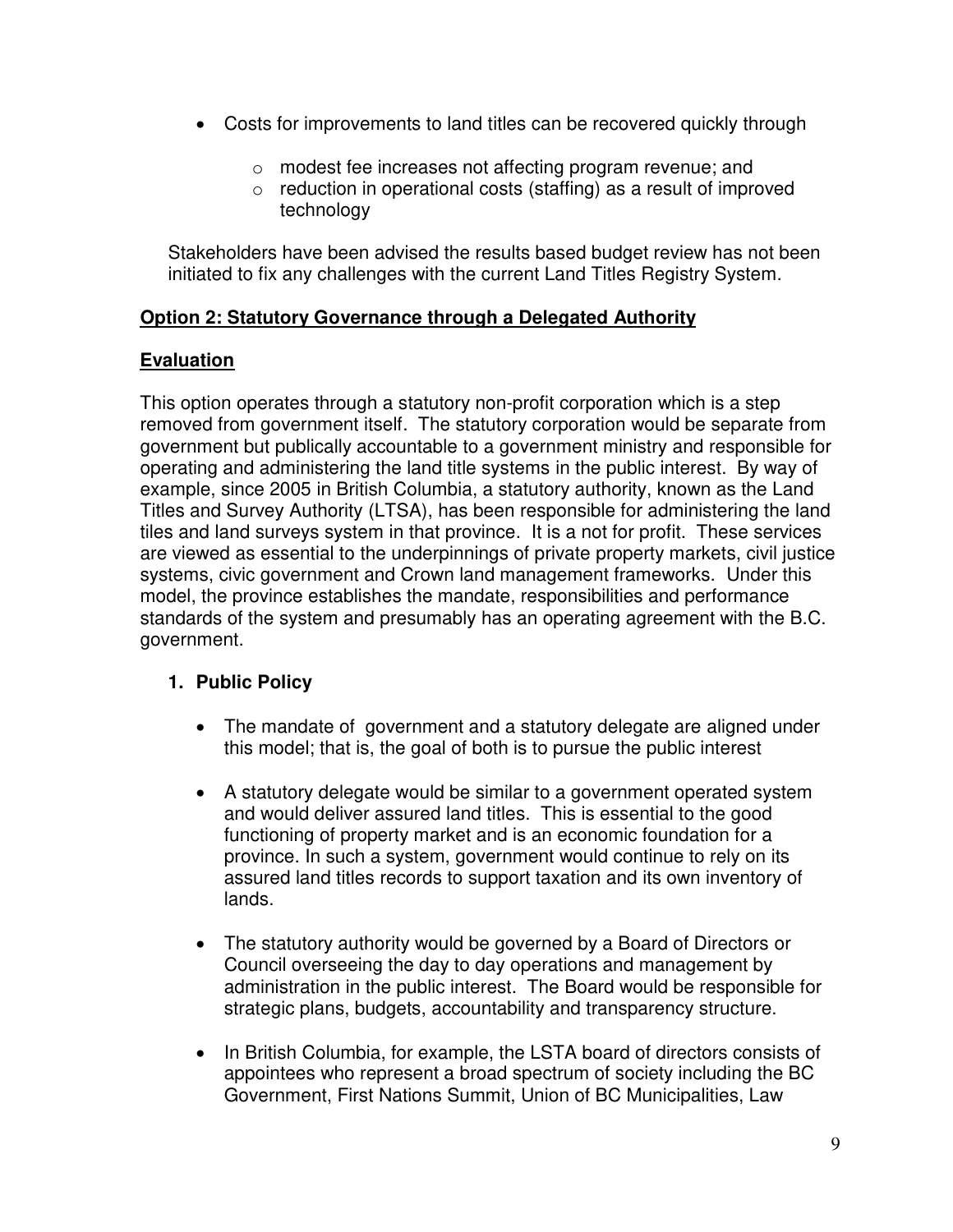Society of BC, BC Real Estate Association, Society of Notaries of BC, Association of Professional Registry Agents, and Association of BC Land Surveyors.

- The statutory authority would operate with the guidance of a Stakeholder Advisory Committee. The committee would be a consultative group of public members providing advice to the management and the Board of Directors. In British Columbia, in addition to those organizations already mentioned, includes representation from the BC Assessment Authority, BC Historical Foundation, Central 1 Credit Union, Canadian Bankers Association and Canadian Bar Association, BC Branch.
- There is a history of effective consultation and collaboration by the Alberta government on land titles matters including SPIN II and the Alta2 Redesign Project. Stakeholders are major users of land titles to protect client/public interests. In this option, stakeholders would continue to have involvement to ensure an efficient and cost effective system in the public interest.
- It would be different from government and would have a dedicated mandate to land titles as opposed to one of a number of programs being part of the overall governing structure in a large ministry. It could provide specific services and feedback and would have a direct relationship with customers and its advisory committee.
- The statutory authority would not be driven by annual budgets and it would be able to make longer term financial plans. In British Columbia, the Land Titles and Survey Authority had no equity from government when it commenced operations but instead took on debt. It bought government's information systems and equipment and had 8 million in debt.
- Based on financial assumptions, the Land Titles and Survey Authority entered into a fee splitting arrangement with government on a 31 % fees to Authority and 69% to government. It is in a good financial situation today.

### **2. Protection of Property Rights and Interests**

• The Torrens system of land title registration is codified in Alberta law through the *Land Titles Act.* There are similarities existing across Western Canada because of historical settlement patterns and the surveying of properties by the Dominion Land Survey starting in the late 1880's. This requires safeguarding and the statutory governance model would provide the protections.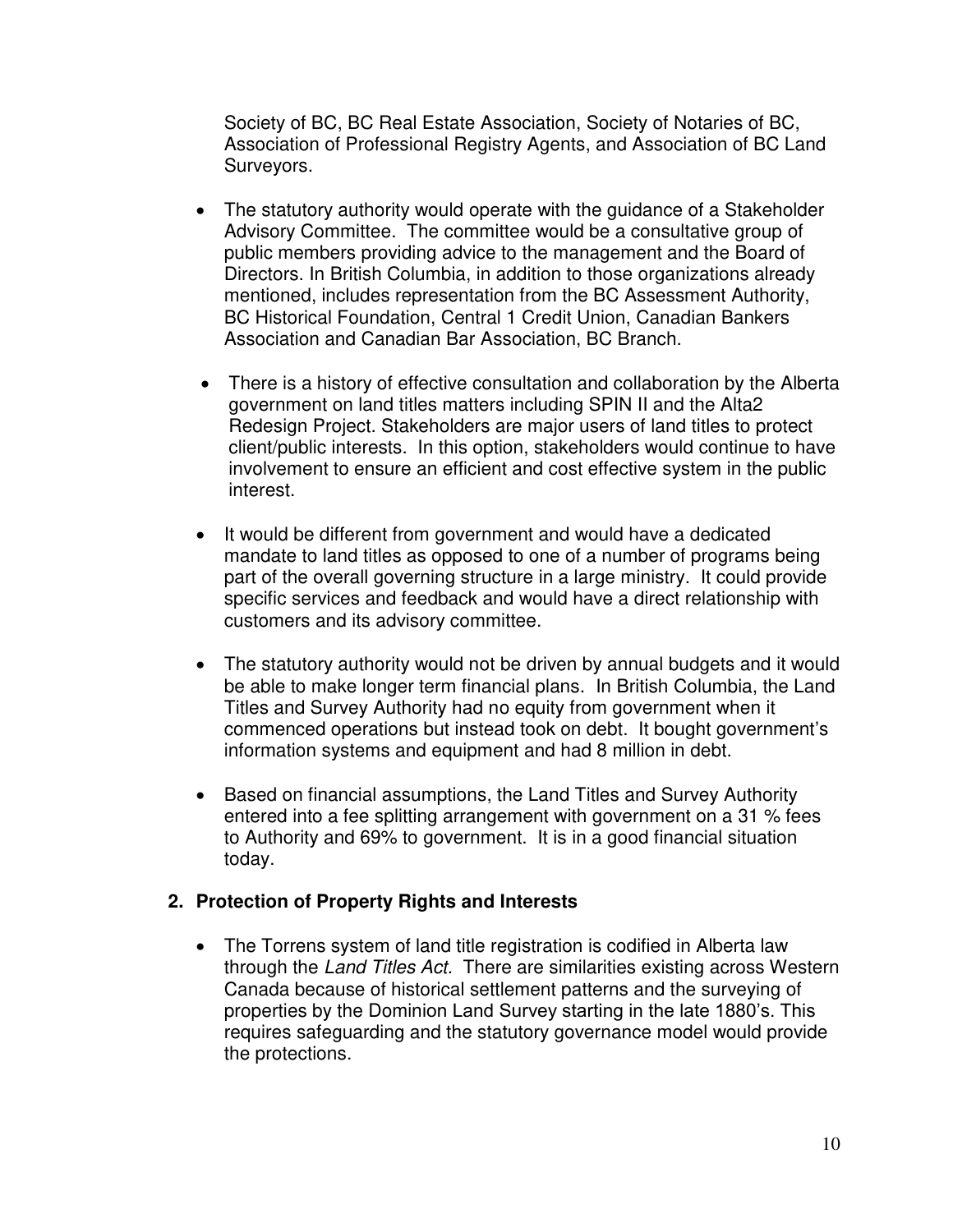- In the Torrens model, there are property protections through Indefeasibility of Title. This leads to certainty of land titles/property ownership, interests and property rights for Albertans. There should be no erosion of land titles protections for Albertans in a statutory governance model.
- Central and eastern Canadian land titles legal/transactional models are significantly different than Alberta's. Adoption of these models and operating systems, such as those in Ontario, would likely require significant changes to Alberta legislation and business practices within the real estate industry. Such changes could weaken the Torrens land titles system in various ways, including the need and additional cost for Alberta consumers to buy title insurance, and increase consumer costs. While legislative amendments would be required to implement the statutory governance model, such amendments would be of an administrative nature and would not affect the foundation of the operating system.
- There are concerns regarding suggestions of outsourcing land titles operations to a for-profit provider. The main concerns include: the erosion of land titles protections for Albertans; loss of expertise and knowledge of Alberta's Land Titles system; disengagement in consultation processes; loss of the benefit of the significant investment by government, the stakeholders and all Albertans in technology upgrades made to date by the Alta2Redesign project; loss of access by Albertans to a significant revenue stream; and increased overall cost to consumers.

### **3. Cost Effectiveness**

- This option presents opportunities for the government to retain substantial income through a fee splitting between the delegated authority and government
- Government would not be required to provide sustainable access to capital
- Government would not be required to provide funds for technology upgrading for new features and capabilities
- Government would not need to provide funds for new services and products to respond to the market
- Costs would be covered by the statutory authority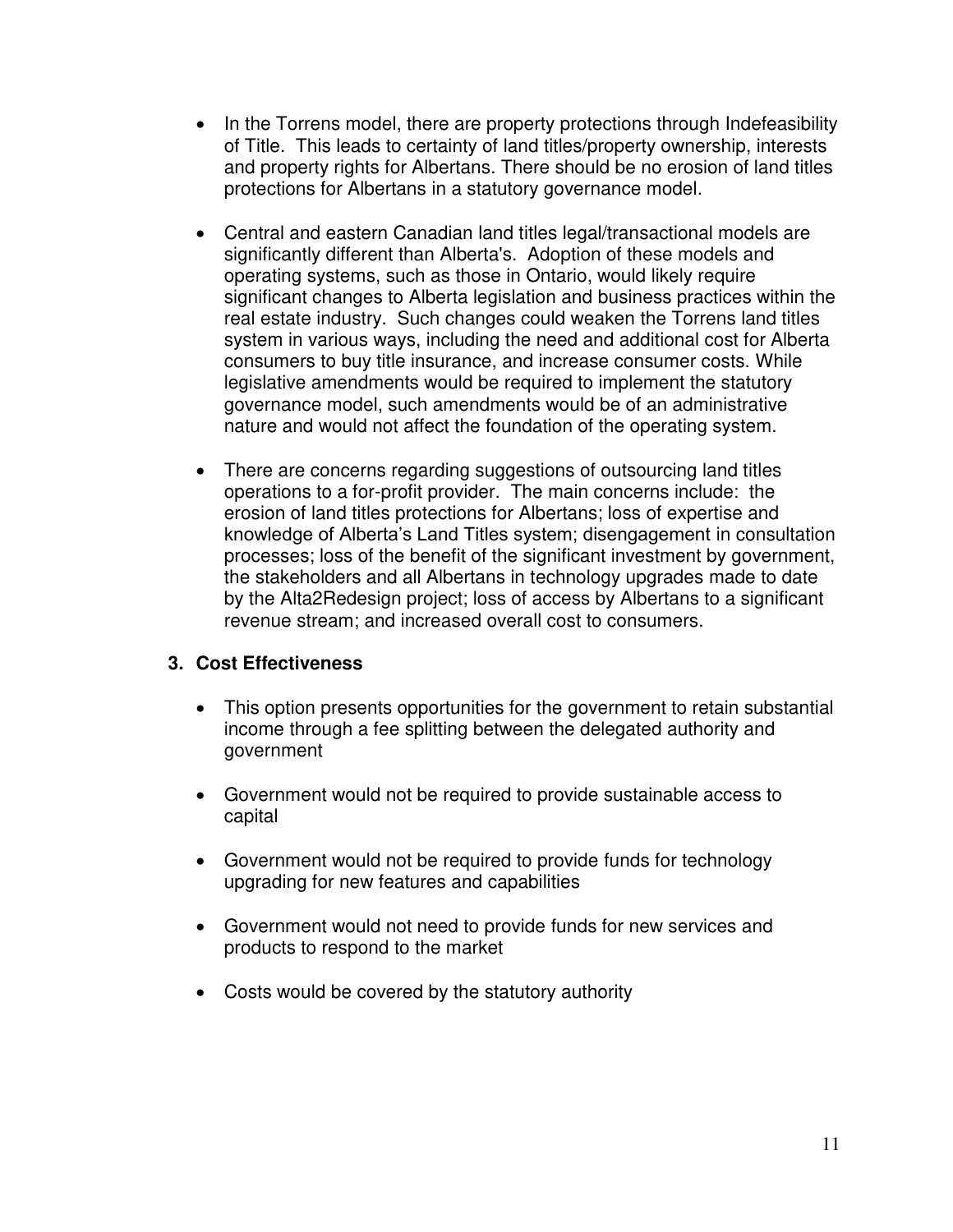### **4. Technological Developments**

- Government would not be required to provide funds for technology upgrading for new features and capabilities. The statutory delegate would be self-funded.
- In the Sage Consulting Report (2005), prepared by an independent consultant, recommendations on land titles upgrade and operations were that administration and operations should remain with the Alberta government or with a Land Titles and Survey Authority, such as in British Columbia.
- There have been and continue to be significant technology advancements for accessing data and services i.e. SPIN 2 and electronic submission of the Document Registration Request. Improvements have been made to date by the Alta2Redesign Project team in consultation with stakeholders. To maximize the investment by Albertans to date, the Alta2Redesign project needs to be completed. A statutory delegate could continue this process.

### **5. Public Asset: Government Innovation and Open Land Titles Data Use**

- Land titles data was collected from the people of Alberta, individuals and businesses, for purposes of their land registration.
- Making government held data available to the public, for free or for reasonable fees, is a concept taking hold worldwide and this includes land titles data. For example, under a policy of open government data, among other types of data, land titles data from Her Majesty's Land Registry in Britain is being made available to the citizens of the United Kingdom and others. Not only has the British government maintained its land registry system within government operations but it has added land titles as one of its "publishers' of data under this "Open Data" policy. The U.K. has concluded that a policy of "open data" will facilitate greater innovation and advance social and economic development for Britain. Consequently, land titles data is available to individuals, businesses, research firms, municipalities, institutions and communities across the United Kingdom. (see: [www.DATA.GOV.UK\)](http://www.data.gov.uk/).
- The Government of Alberta has committed to a policy of Open Government. It is committed to advancing innovation and the economic interests of the province. The development of an "Open Data" policy and implementation of the program, including land titles data, would ensure the Alberta government and its people, not private enterprise, benefit from the accumulation of valuable Alberta data.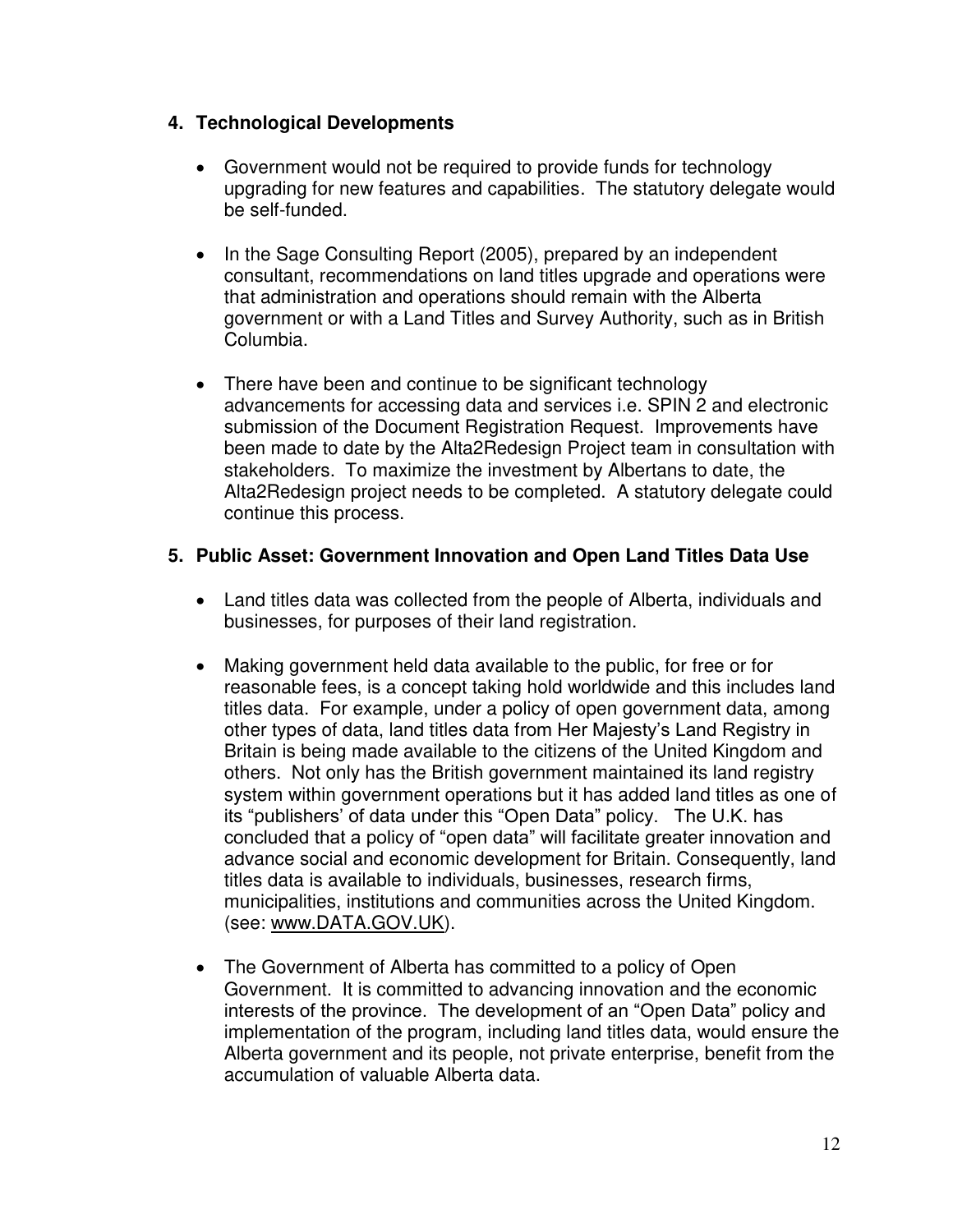A statutory delegate would present opportunities for data leverage in the public interest.

# **Option 3: Outsourcing**

## **Evaluation**

Outsourcing means contracting with a person or company for the administration and operations of the land titles system. Teranet Inc. is an example. Ternanet Inc. has a 50 year monopoly on administering the Land Titles system in Ontario. In Manitoba, it will have a similar 30 year monopoly to administer the Land Titles System there.

It is understood that the Alberta government is considering outsourcing the Alberta Land Titles Registry System to Teranet Inc. Teranet is a private, forprofit, company. Teranet was originally established as a public-private partnership (P3) in 1991 with the Government of Ontario to convert and automate Ontario's land registration system. That project converted a 200-year old paperbased system to an electronic database with records for more than 5 million parcels of land. In 2003, the Government of Ontario sold its 50% stake in Teranet to a consortium of private sector investors. Teranet Income Fund completed an IPO in 2006 but was subsequently acquired in 2008 by Borealis, the infrastructure investment arm of the Ontario Municipal Employee Retirement System (OMERS), one of Canada's largest pension funds.

# **1. Public Policy**

- The mandate of government and a private company are not aligned under this model. The goal of government is to operate programs and services in the public interest. The sole goal of the private company is profit, a specific return on investment, or an increase in share value for its shareholders.
- In this model, the benefits of any efficiencies captured through utilization of new technologies or re-investments in the system (or any profits or return on investment) will ultimately go to Ontario and, specifically, OMERS.
- The public sector is a collection of its organizations and institutions, employees and capital assets whose value is greater than the sum of its parts. Loss of a public land titles registry asset diminishes the value and sends a message that the province is for sale. Is this good for Albertans? We think not.
- If there is outsourcing of the administration of the land titles system, the Alberta government will make a shift in public policy as it relates to the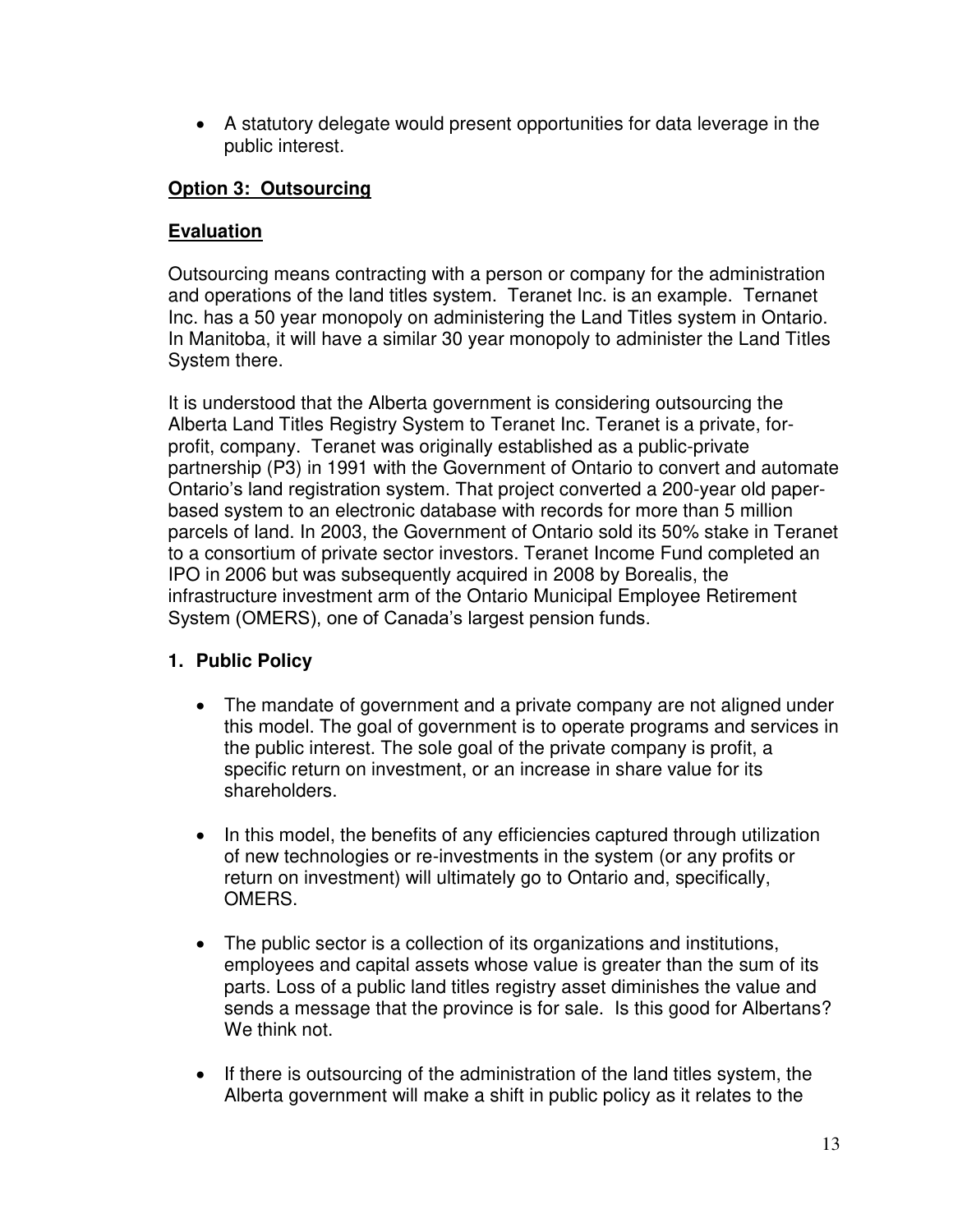delivery of essential services to Albertans and there will be a shift in government philosophy. Land titles registration is an essential service because if a consumer wants or needs to transfer land, search a title or register a mortgage, etc. the consumer has to use the land titles system. Is it good public policy to outsource an essential service? We think not.

- If Teranet Inc. is the for-profit service provider, it will inherit a captive audience for the essential service for the length of the arrangement which in Ontario is 50 years (2067) and Manitoba 30 years. Populations are growing in Alberta, Ontario and Manitoba. Land transactions are increasing. A for profit land titles business is guaranteed to grow. Should this growth be maintained for Albertans in the public interest? We think it should be retained for the benefit of all Albertans in the public interest and to ensure efficient and cost effective services for Albertans.
- There is acceptance by Albertans that government, in its work for Albertans, endeavors to protect the personal information it collects, uses and discloses. In a for-profit solution is there a risk greater than with government that there be a loss of personal information or other privacy protection? We think government is in the best position to provide protection.

#### **2. Protection of Property Rights and Interests**

- There is a serious risk that a for-profit company may significantly impair legal property rights in Alberta
- There is a serious concern that a for-profit company, which has based its electronic systems on an instrument and notice based land titles system may, due to operational or system considerations, erode the Torrens land titles system in Alberta
- In outsourcing to Teranet, the emphasis for Teranet is on profit not property rights, consumer protection or customer service.
- There may be a concern that an international enterprise may ultimately own and control Alberta's land registry system.
- $\bullet$  If there is international ownership e.g. United States, the personal information of Albertans may be subject to the electronic security or other electronic search programs of other countries.

#### **3. Cost Effectiveness**

 Access to the land titles system in Ontario through Teranet Inc. has resulted in increased user and consumer costs. There is likely little doubt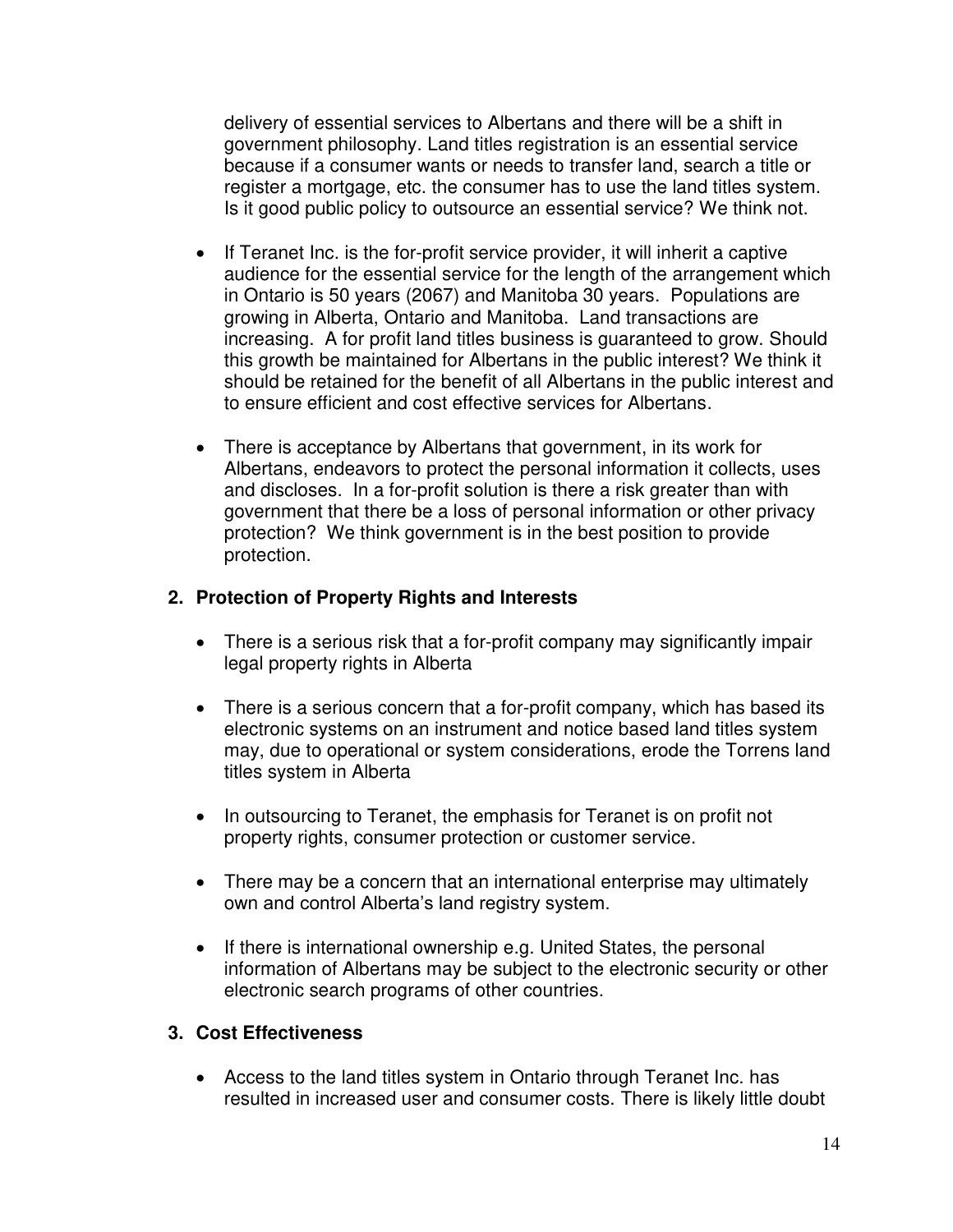that fees to Albertans will increase in an outsourcing model since they have in Ontario where fees for a title search are triple the current Alberta fee.

- To access the Teranet Inc. registry system, a user must first install Teraview, Teranet Inc. proprietary software, at a cost of \$595.
- Outsourcing would not result in complete government cost elimination for the operation and administration of the Alberta land titles system. It would likely only be a partial response. In Ontario, after Teranet Inc. was introduced, land titles registry administration and operations continued in many respects for government and government continued to process complex transactions.
- Because Teranet has access to all Ontario land registration data, Teranet offers other non-essential, proprietary services called value-added services (VAS) which pricing is not be controlled by the province.
- In the outsource arrangement with government, Teranet Inc. makes an upfront payment and pays annual royalties to government (though suspended until 2023).
- Employees of the existing registry offices are usually transferred to Teranet Inc, reducing the size of government and there may be attrition or layoffs over time.

*\*Although the accuracy of the information below is not fully confirmed (due to timelines for report completion), the following may be fee comparisons for consumer use of land titles registry systems for searches across Canada:* 

#### *Costs to Obtain Title*

| <b>Province</b>   | <b>Government tariff</b>                                                    | <b>On-Line service charge</b>         |
|-------------------|-----------------------------------------------------------------------------|---------------------------------------|
| <b>Ontario</b>    | \$8 (for first page)<br>\$1 plus HST each additional page                   | \$20 (total \$28 plus HST) *confirmed |
|                   | <b>British Columbia</b> \$7.45<br>At a registry office, the cost is higher. | \$1.68 (HST included) *confirmed      |
| <b>Alberta</b>    | \$10.00                                                                     | <i>*confirmed</i>                     |
| Saskatchewan \$10 |                                                                             | \$0 (government run)                  |

*Manitoba 81 ½ cents per transaction 15 cents per transaction (Monthly subscription fee is \$15)*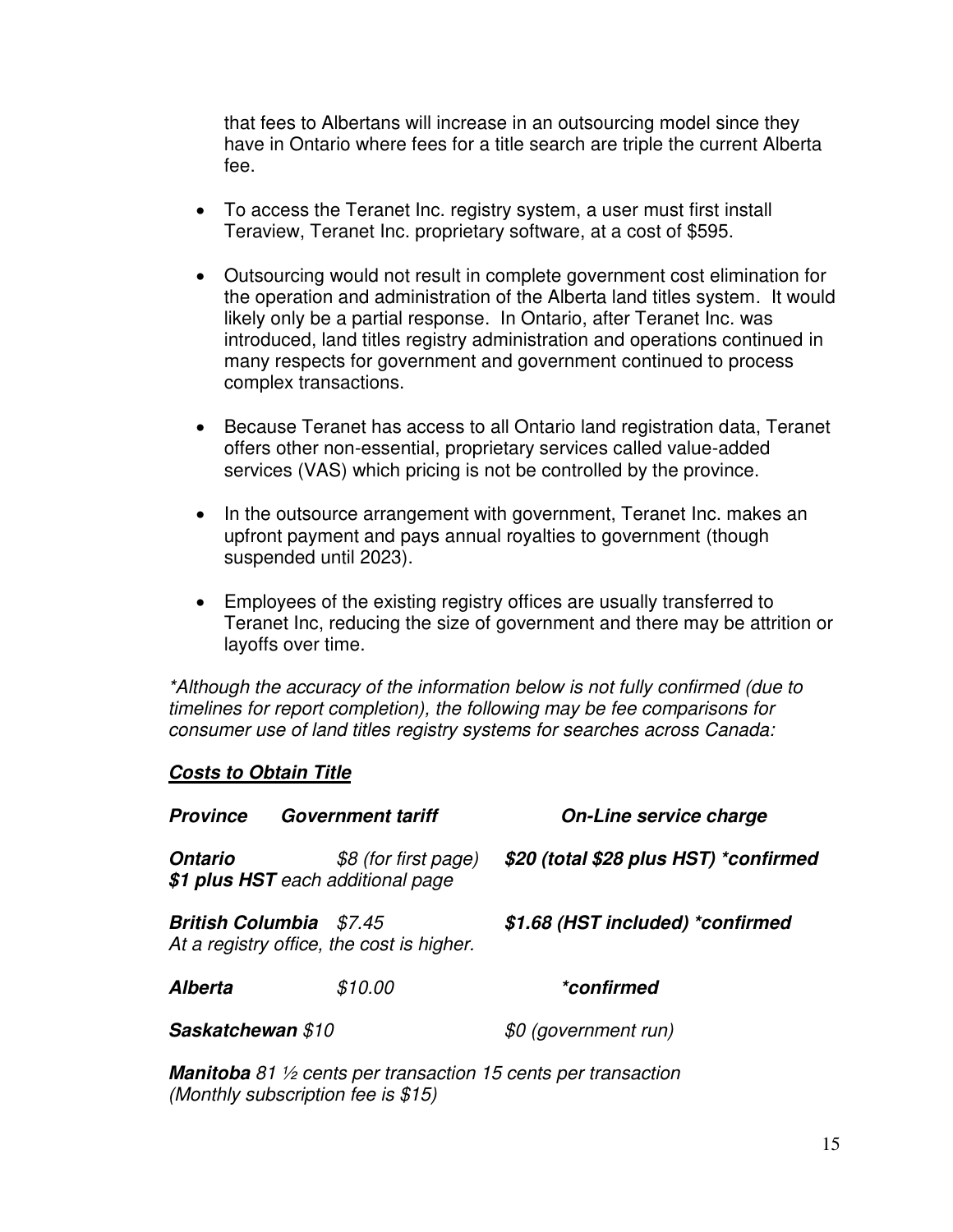| <b>Quebec</b> \$1 per abstract on-line<br>\$4 at registry office | \$0 (government run) |
|------------------------------------------------------------------|----------------------|
| <b>New Brunswick \$1</b>                                         | \$0 (government run) |

*Nova Scotia \$Based on hours used (government run)* 

| <b>Prince Edward Island \$1</b> | \$0 (government run) |
|---------------------------------|----------------------|
|---------------------------------|----------------------|

*Newfoundland \$0 (government run)* 

#### *Costs to Obtain Instruments*

| <b>Province</b>                 |     |                   | Government tariff On-Line service charge |  |  |
|---------------------------------|-----|-------------------|------------------------------------------|--|--|
| Ontario                         | \$0 |                   | \$3.39 *confirmed                        |  |  |
| <b>British Columbia \$12.35</b> |     | \$1.68 *confirmed |                                          |  |  |
| <i><b>Alberta</b></i>           |     | \$10              | *confirmed                               |  |  |
| Saskatchewan                    |     | \$3               | \$0 (government run)                     |  |  |
| Manitoba                        |     | \$15              | \$0 (government run)                     |  |  |
| Quebec                          |     | \$1               | \$0 (government run)                     |  |  |
| <b>New Brunswick</b>            |     | \$2               | \$0 (government run)                     |  |  |
| <b>Nova Scotia Hourly</b>       |     |                   |                                          |  |  |
| <b>Prince Edward Island \$1</b> |     |                   | \$0 (government run)                     |  |  |

*Newfoundland \$0 (government run)* 

### **4. Technology**

- Teranet Inc. indicates it invests in systems development to endeavor to ensure services such as title, property searches and registrations will be available to consumers. It is unknown what this means.
- Costs for technology development will likely be passed on to consumers.
- Consumers will likely not be consulted with respect to change and resulting costs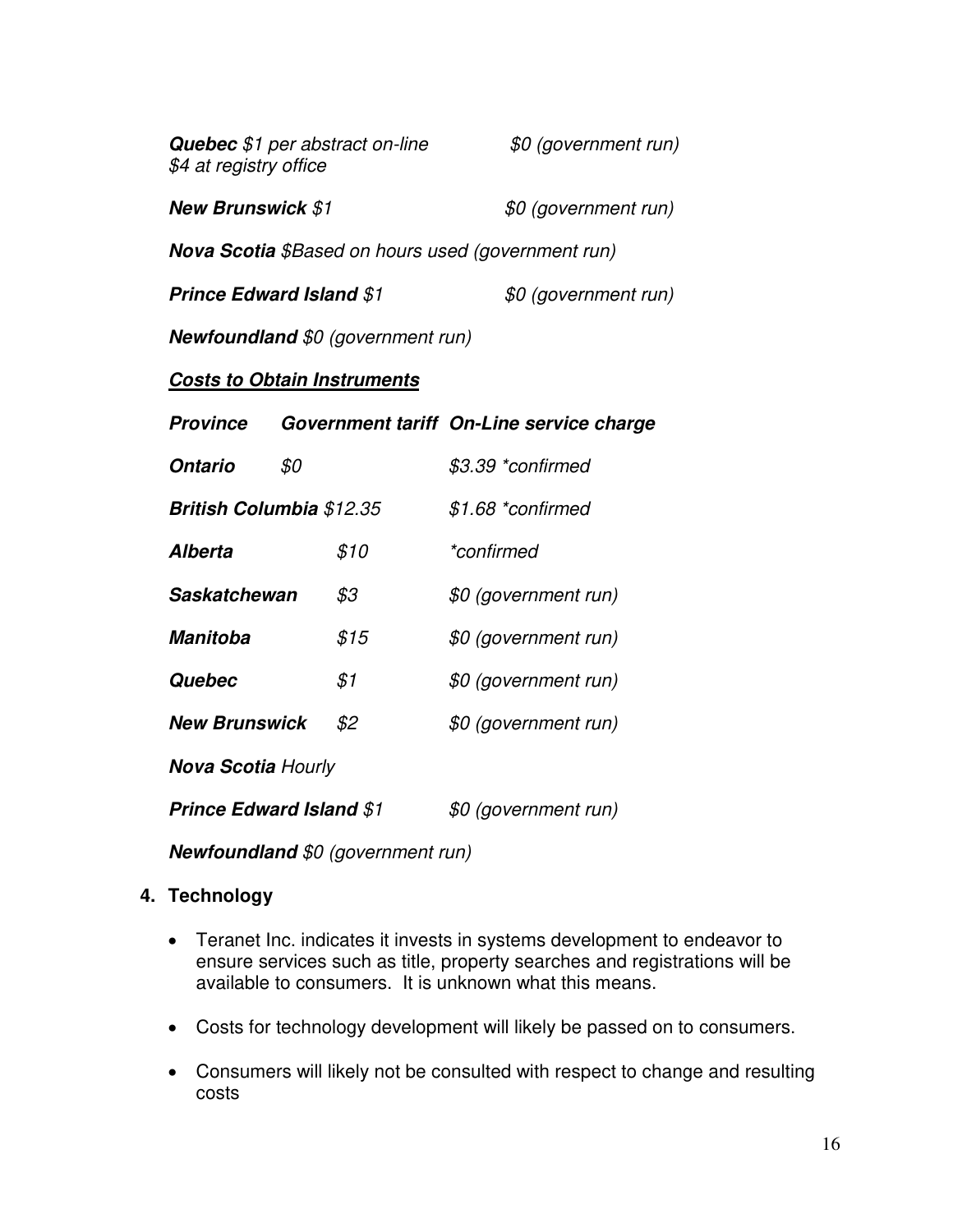# **5. Public Asset: Land Titles Data and Use**

- Teranet offers non-essential, proprietary services called value-added services (VAS) who's pricing will not be controlled by the provinces. These services include a "GeoWarehouse". It provides:
	- $\circ$  land-related data to the real estate industry, surveyors and government agencies;
	- o a risk-management suite that provides information to lenders; and
	- $\circ$  a program called "The Conveyancer" that helps lawyers handle their real estate transactions.
- These value added services would not function without access to publicallybuilt resources such as Ontario's land registry system. In the case of Alberta's Land Titles system, it is already in electronic format. Users of the Land Titles system and Alberta tax payers built this valuable data base.
- Provision of the public data to a private corporation will mean it reaps the benefits by controlling access to the asset. It will be able to expand its product base into non-controlled, proprietary products, for its own fees. Should this not be an asset preserved for Albertans? Should this not be an asset used for the economic and social development of Albertans? We would say "yes" to both of these questions because it represents a government policy supporting innovation and one that truly promotes the public interest.

### **Option 4: Privatization through Crown Corporation**

### **Evaluation**

Information Services Corp. (ISC) is a public company which operates the Land Titles Registry, the Personal Property Registry and the Corporate Registry in Saskatchewan. The Saskatchewan government's Crown Investments Corp., the owner of ISC, is selling between 60% to 70% of the shares in ISC on the open market. Under this offering, Crown Investments Corp. will own 100% of the "Golden Shares" which will enable Crown Investments Corp. to outvote all other shares in certain circumstances. No shareholder can have a stake of more than 15%.

ISC has an exclusive agreement to provide registry and information services to the Government of Saskatchewan. Under this agreement, ISC is responsible for the management and operation of the land titles, personal property, and corporate registries (as well as the land surveys directory, geographic information, and access to certain government services for business). The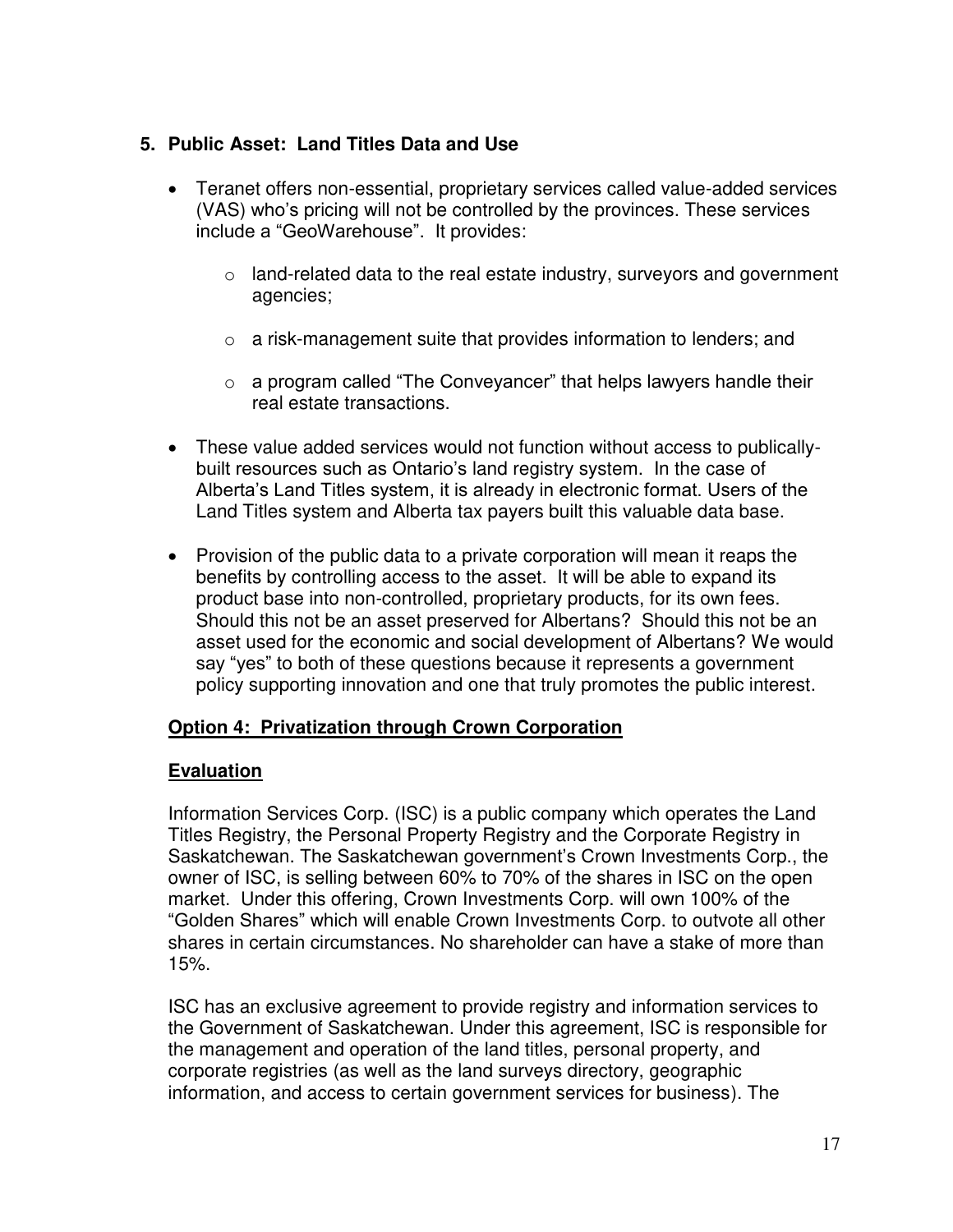Government of Saskatchewan will manage the contractual relationship with ISC through the Office of Public Registry Administration at the Ministry of Justice. This Office will continue to contain the government-appointed registry officials responsible for oversight of each of the registries and the land surveys directory.

The issuer is hoping to raise about \$120-million from its initial public offering via the sale of limited voting shares. Over the past year, ISC has generated about \$80-million in revenue and net income of about \$20-million. A quarterly dividend may be paid.

### **1. Public Policy**

- Should operations of Alberta's Land Titles Registry, which is basically a monopoly, be by publically traded commodity with a for-profit mandate as opposed to a public interest mandate?
- Loss of a public land titles registry asset diminishes the value of government and sends a message that a province is for sale. Is this the future direction of Alberta?
- If there is privatization of the administration of the land titles system, the Alberta government will make a shift in public policy and government philosophy. Land titles registration is an essential service because if a consumer wants or needs to transfer land, search a title or register a mortgage, etc., the consumer has to use the land titles system. Is it good public policy to privatize an essential service to a publically traded company? We think not.
- The public company will inherit a captive audience for the essential service for the length of the arrangement. Populations are growing in Alberta, Ontario and Manitoba. Land transactions are increasing. A for profit land titles business is guaranteed to grow. Should this growth be maintained for Albertans in the public interest? We think it should be to, among other things, ensure efficient and cost effective services for all Albertans, and not just those who buy shares.
- There is acceptance by Albertans that government in its work for Albertans endeavors to protect the personal information it collects, uses and discloses. In a for profit solution there a risk there be a loss of personal information or other privacy protections. We think the government's public interest mandate is in the best position to provide personal information protection to Albertans.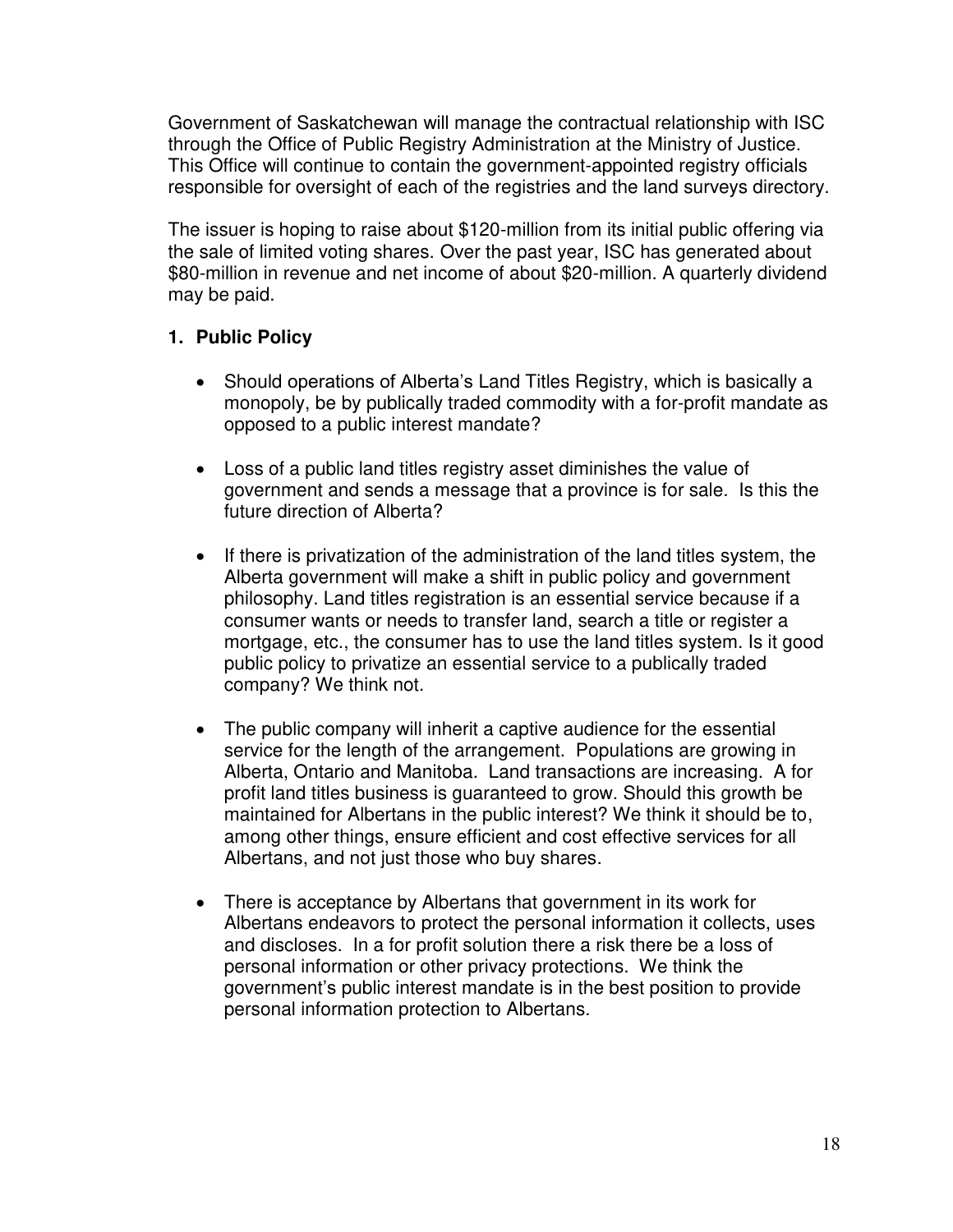## **2. Protection of Property Rights and Interests**

- There is a serious risk that a for-profit company may significantly impair legal property rights in Alberta.
- There is a serious concern that a for-profit company may, due to operational or system considerations, erode the Torrens land titles system in Alberta
- The emphasis for a for-profit company is not property rights, consumer protection or customer service.
- There may be a concern that an international enterprise may ultimately own and control Alberta's land registry system.
- If there is international ownership e.g. United States, the personal information of Albertans may be subject to the electronic security or other electronic search programs of other countries.
- There is significant concern that there will be an erosion of property rights and interests protected currently protected in the current land titles system in Alberta

## **3. Cost Effectiveness**

- Access to the land titles systems in a for-profit solution will likely result in increased user and consumer costs.
- New proprietary technologies may be required by consumers to access the registry system
- Privatization may not result in complete government cost elimination for the operation and administration of the Alberta land titles system. It would likely only be a partial response.
- Privatization will likely offer other non-essential, proprietary services called value-added services (VAS) which pricing will likely not be controlled by the province.
- Employees of the existing registry offices are likely to be laid off since profit motives will be the emphasis
- There is a concern that profits will not be re-invested for the betterment of the systems but will be reaped by the shareholders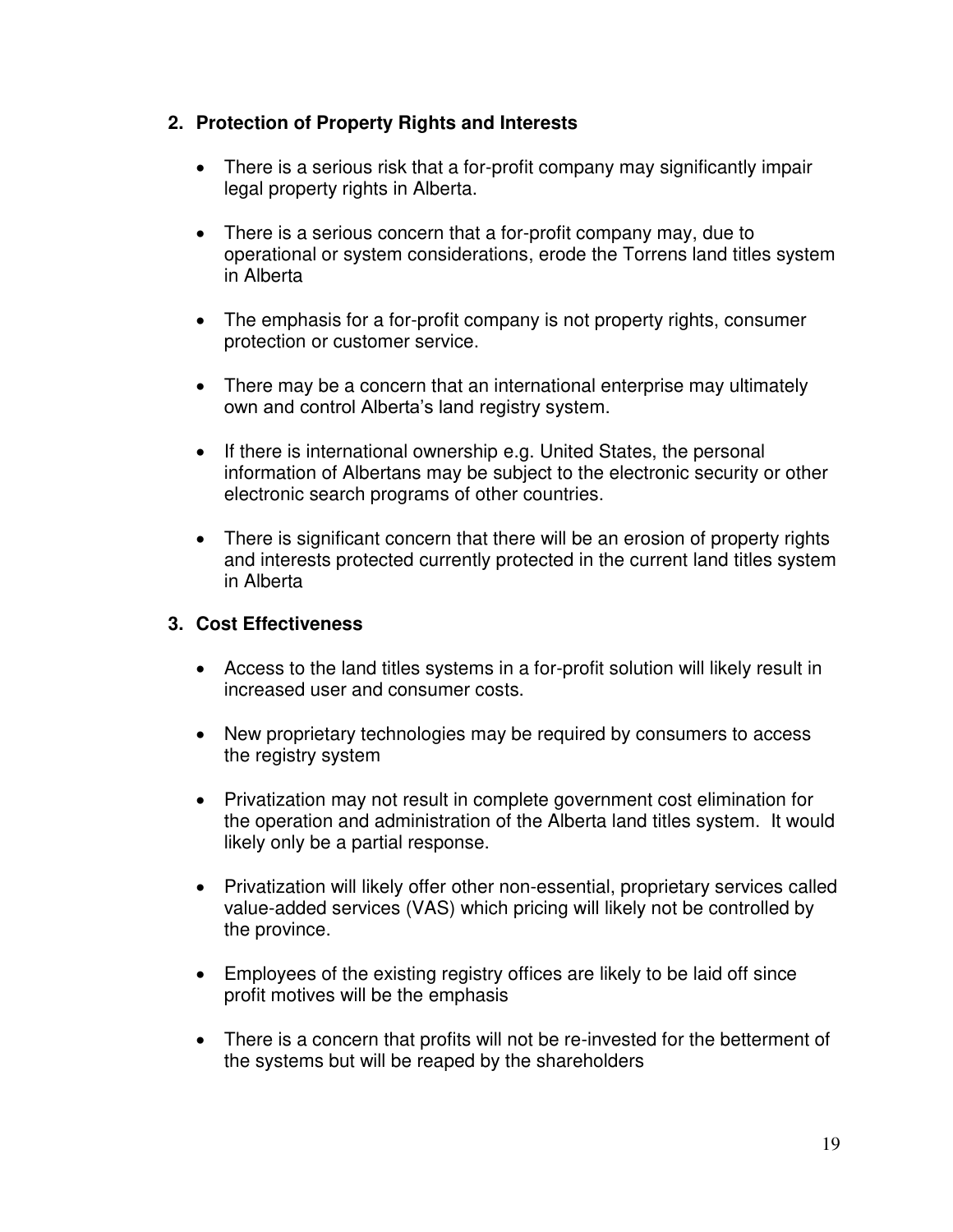# **4. Technological Developments**

- Questions remain as to whether a for profit solution will invest in systems development to endeavor to ensure services such as title, property searches and registrations will be available to consumers at low cost
- There is a concern that costs for technology development will likely be passed on to consumers.

# **5. Data Use**

- Non-essential, proprietary services called value-added services (VAS) whose pricing will not be controlled by the provinces will likely be offered. These may provide:
	- **EXTE** land-related data to the real estate industry, surveyors and government agencies;
	- specific assistance and information to lenders and lawyers.
- These value added services would not function without access to publically-built resources such as in Ontario's land registry system. Tax payers built this valuable data base.
- Provision of the public data to a private or public corporation will mean it reaps the benefits by controlling access to the asset. It will be able to expand its product base into non-controlled, proprietary products for its own profit. This asset should be preserved for Albertans.
- A significant part of the business plan for ISC which is supposed to enhance share value is to sell or license its systems to other jurisdictions. ISC has tried this for years but has been unsuccessful. Without this how will share value increase?

### **C. Recommended Course of Action for the Alberta Government**

In accordance with the *Results-Based Budgeting Process Act* principles:

*"WHEREAS the Government of Alberta has a long history of providing essential programs and services for Albertans directly and through its agencies;* 

*WHEREAS Alberta and Albertans have grown and evolved economically, demographically and culturally;* 

*WHEREAS the Government of Alberta is committed to ensuring that its*